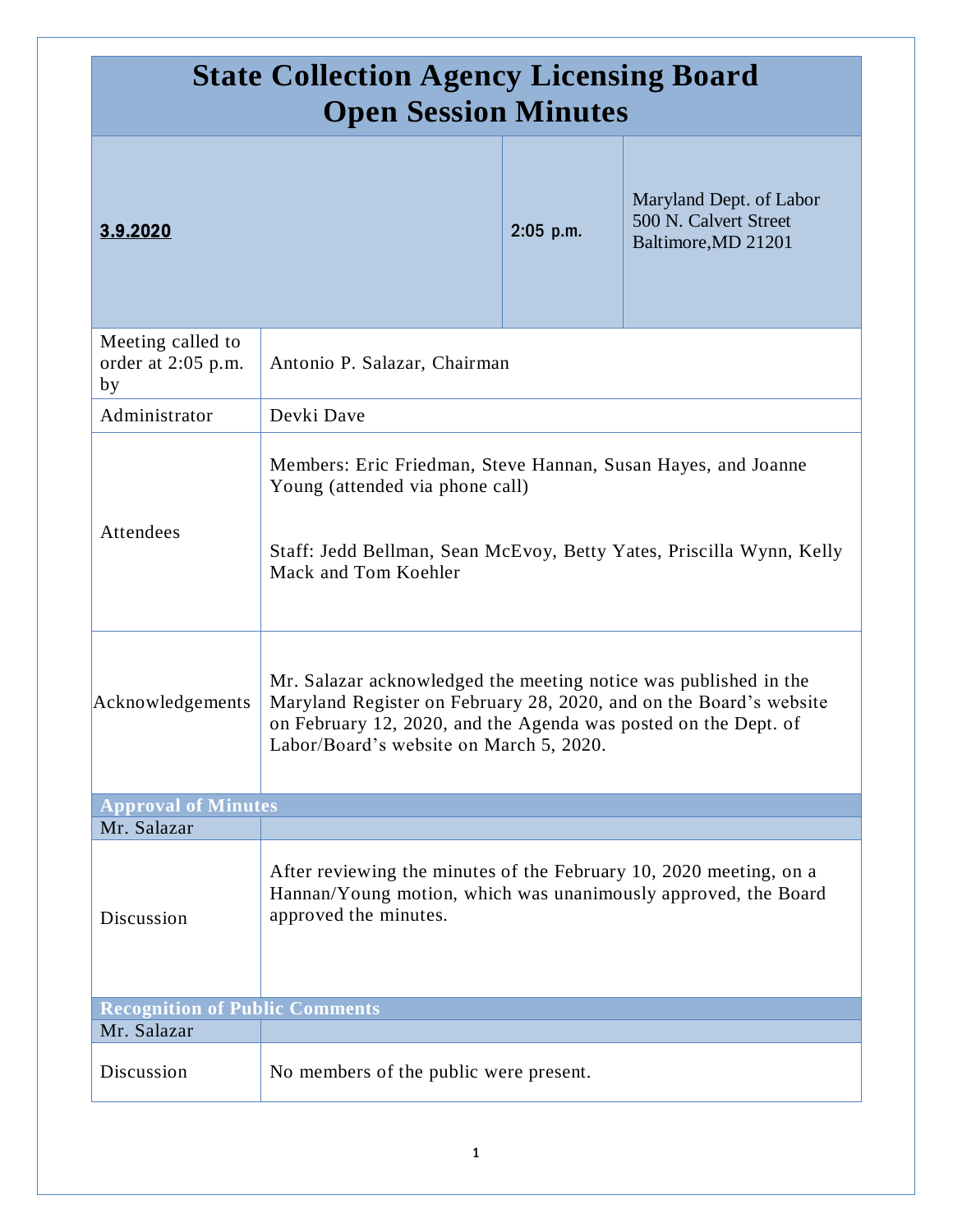| 1. Maryland Collection Agency Icon - Mr. Leon Snyder |                                                                                                                                                                                                                                                                                                                                                                                                                                                                                                                                                                                                                                                                                                                                                                                                                                                |  |
|------------------------------------------------------|------------------------------------------------------------------------------------------------------------------------------------------------------------------------------------------------------------------------------------------------------------------------------------------------------------------------------------------------------------------------------------------------------------------------------------------------------------------------------------------------------------------------------------------------------------------------------------------------------------------------------------------------------------------------------------------------------------------------------------------------------------------------------------------------------------------------------------------------|--|
| Ms. Mack                                             |                                                                                                                                                                                                                                                                                                                                                                                                                                                                                                                                                                                                                                                                                                                                                                                                                                                |  |
| Discussion                                           | Ms. Mack read a tribute to Mr. Synder for his 24 years of service<br>to the Maryland Collection Agency Licensing Board. In her<br>message she recounted that Mr.Snyder was born and raised in<br>Baltimore, Maryland, he received his graduate degree from<br>University of Maryland and started his own collection agency<br>business in Baltimore, Maryland. She recounted that Mr. Snyder<br>later became a member of the Baltimore Collection Services and<br>was also a past director of the Baltimore Association. Mr. Snyder<br>served as a Chairman of the board for many years. Mr.Snyder<br>passed away in November 25, 2019. Ms. Young mentioned that<br>she joined Maryland State Collection Agency Board after Mr.<br>Snyder left the board. Mr. Salazar also appreciated Mr. Snyder's<br>collection agency work for Marylanders. |  |

| 2. Consumer Services Unit Report |                                                                                                                                                                                                                                                                                                                                                                                                                                          |
|----------------------------------|------------------------------------------------------------------------------------------------------------------------------------------------------------------------------------------------------------------------------------------------------------------------------------------------------------------------------------------------------------------------------------------------------------------------------------------|
| Ms. Mack                         |                                                                                                                                                                                                                                                                                                                                                                                                                                          |
| Discussion                       | Ms. Mack presented the Consumer Services Unit Complaint<br>Report. Ms. Mack advised that the Unit had received 83 total<br>complaints during the fiscal year-to-date, 22 of which are open<br>and 80 of which are closed. Further, Ms. Mack compared<br>complaints by fiscal year, noting a declining trend from 2013<br>through 2019 from 615, 504, 375, 261, 205 and 181, respectively,<br>but an increase to 83 for fiscal year 2020. |

|           | 3. Non-Depository Licensing Unit Report |
|-----------|-----------------------------------------|
| Ms. Yates |                                         |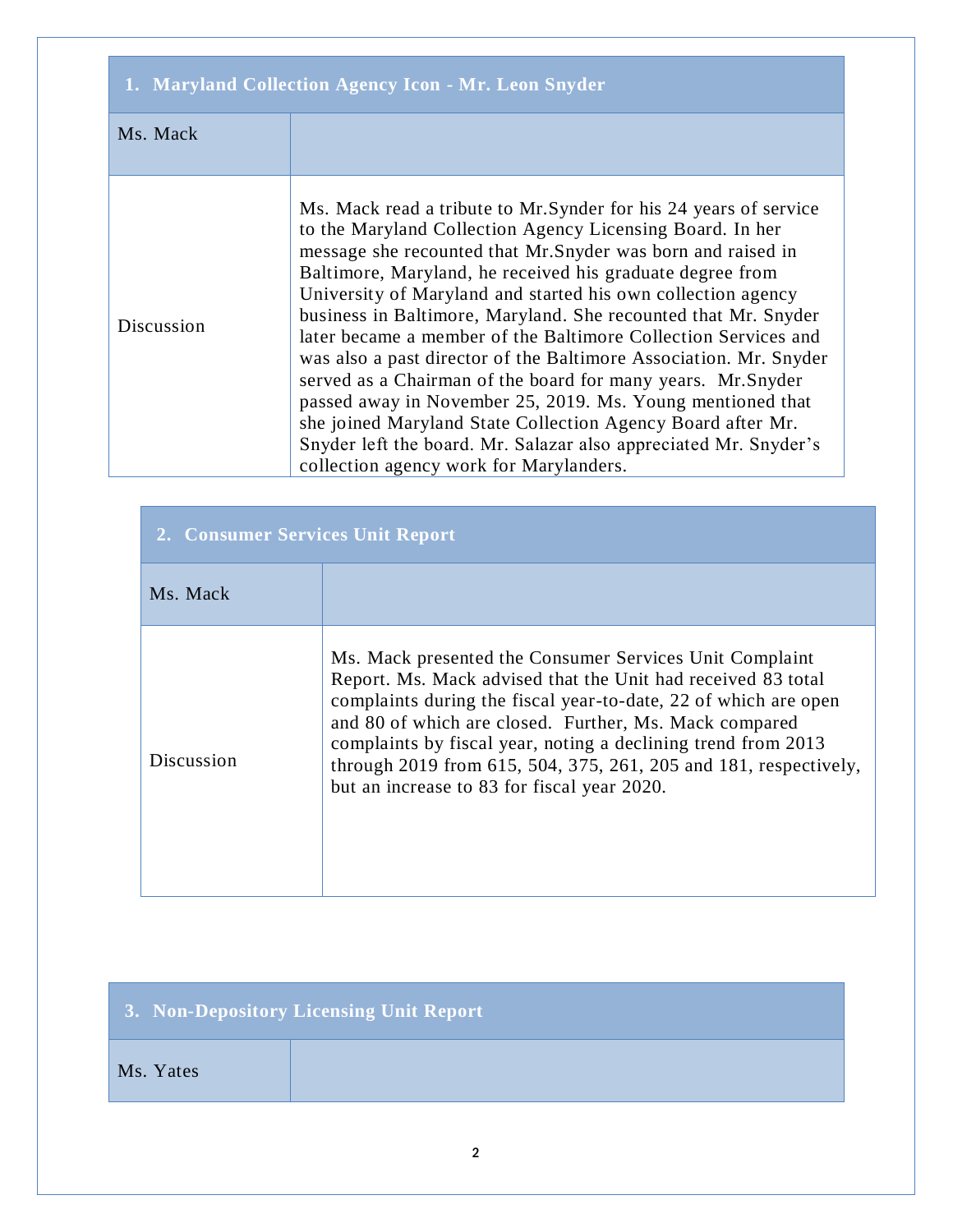| Discussion | Ms. Yates presented the Non-Depository Licensing Unit Report.<br>Ms. Yates advised the Board that each entity's application and<br>supporting materials for licensure had been reviewed and found<br>to have satisfied the licensing qualifications. Ms. Yates<br>proceeded to recommend that the Board issue collection agency<br>licenses to the following entities: RGN Management LLC,<br>Goldberg & Donavan Inc., BWW Law Group, LLC, Dominion<br>Management LLC, Motta & Motta Real Estate LLC, Tidewater<br>Property Management Inc., Alliance One Receivables<br>Management, Inc. (branch), Financial Recovery Services, Inc.<br>(branch), Upgrade Inc. (branch), WorldPay Company, LLC<br>(previously licensed).<br>On a Hayes/Young motion, which was unanimously approved, the<br>Board voted to issue licenses to all recommended applicants.<br>Ms. Yates also informed the Board that there were six change in<br>control requests: Second Round Sub, LLC, Integral Recoveries,<br>Inc, Nationwide Capital Services, LLC, Front Line Asset<br>Strategies, LLC, ARstrat, LLC, and CMRE Financial Services,<br>Inc. |
|------------|---------------------------------------------------------------------------------------------------------------------------------------------------------------------------------------------------------------------------------------------------------------------------------------------------------------------------------------------------------------------------------------------------------------------------------------------------------------------------------------------------------------------------------------------------------------------------------------------------------------------------------------------------------------------------------------------------------------------------------------------------------------------------------------------------------------------------------------------------------------------------------------------------------------------------------------------------------------------------------------------------------------------------------------------------------------------------------------------------------------------------------|

| 4. Enforcement Unit report |                                                                                                                                                                          |  |
|----------------------------|--------------------------------------------------------------------------------------------------------------------------------------------------------------------------|--|
| Mr. Koehler                |                                                                                                                                                                          |  |
| Discussion                 | Mr. Koehler presented the Enforcement Unit report in the absence<br>of Ms. Allen. Mr. Koehler reported that there are 7 collection<br>agency cases in pre-charge status. |  |

| 5. Legislative Update |  |  |
|-----------------------|--|--|
| Mr.McEvoy             |  |  |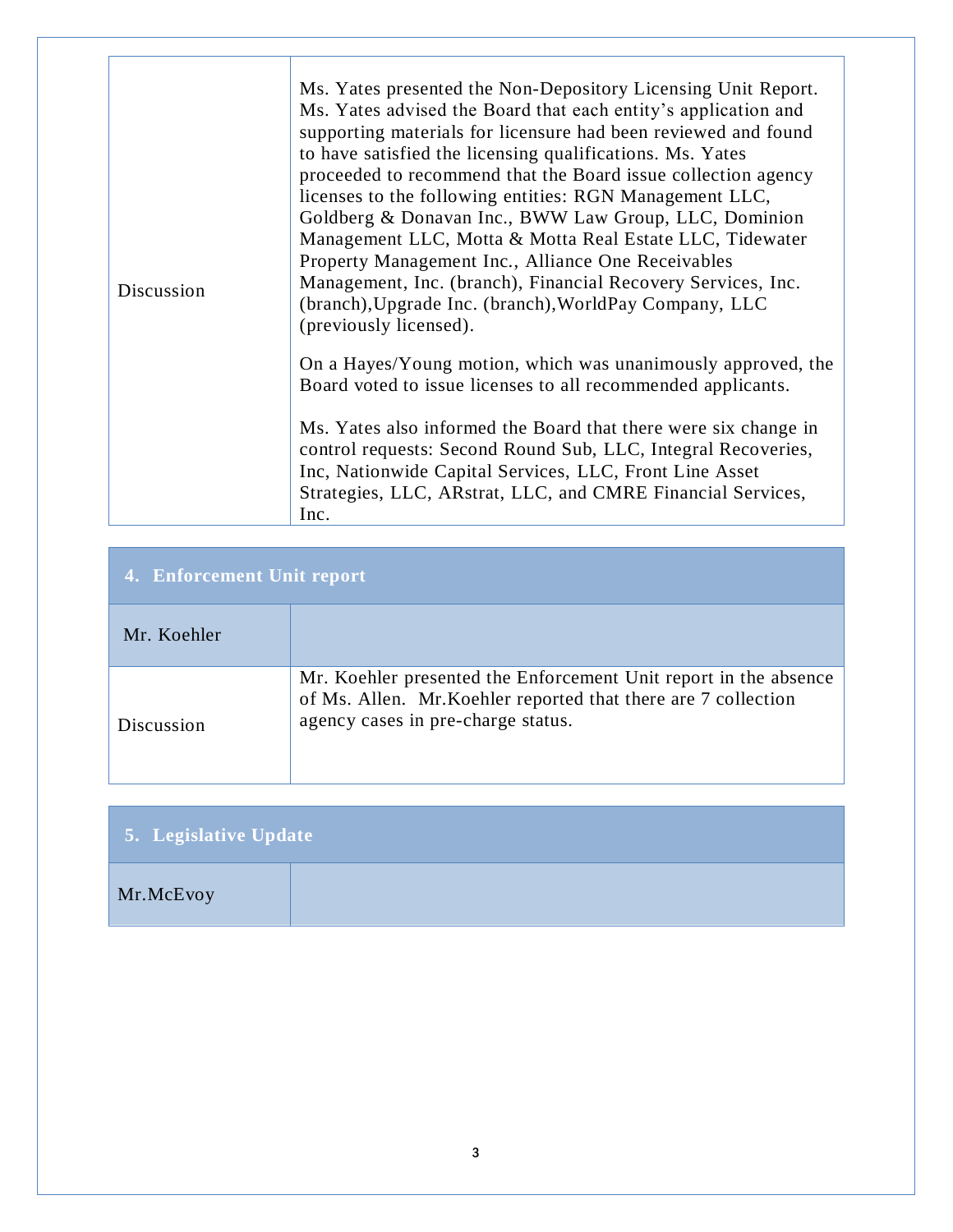|            | Mr. McEvoy discussed six bills that might be of interest to the<br>Board: SB155 - Consumer Protection-Mobile Home Purchasers<br>(Departmental bill); HB855 - Money Transmissions<br>(Departmental bill); SB262 - Maryland Collection Agency<br>Licensing Act - Definitions and Legislative Intent; SB411-<br>Business Regulations-Pawnbrokers-Interest Rate on Pawn<br>Transactions; SB913 - Commercial Law-Merchant Cash<br>Advance-Prohibition; and SB957 - Maryland Online Consumer<br>Protection Act. |
|------------|-----------------------------------------------------------------------------------------------------------------------------------------------------------------------------------------------------------------------------------------------------------------------------------------------------------------------------------------------------------------------------------------------------------------------------------------------------------------------------------------------------------|
|            | Mr. McEvoy advised that SB155 establishes a duty of good faith<br>and fair dealing for mobile home retailers to ensure that<br>Maryland's consumers are protected from unfair and deceptive<br>practices it requires retail sellers to provide certain disclosures,<br>and it prevents steering by retail sellers.                                                                                                                                                                                        |
|            | Mr. McEvoy reported that HB855 updates Maryland's money<br>transmission law by specifically including crypto currency and<br>prepaid cards in the definition of money transmission, and<br>requiring licensees to file their reports through NMLS.                                                                                                                                                                                                                                                        |
| Discussion | Mr. McEvoy reported that SB262 (OAG bill) is in response to the<br>Sharma Court of Appeals decision. It amends the definition of<br>"consumer claim" under the Maryland Collection Agency<br>Licensing Act to include secondary market trusts. Mr. Salazar<br>advised that bill did not have the votes to pass during this<br>legislative session.                                                                                                                                                        |
|            | Mr. McEvoy reported that SB411 prohibits pawnbrokers from<br>charging interest on so-called "pawn transactions", as well as<br>establishes maximum interest rates that pawnbrokers may charge<br>for certain of those so-called "pawn transactions".                                                                                                                                                                                                                                                      |
|            | Mr. McEvoy reported that SB913 defines "Merchant Cash<br>Advance Transaction" as an arrangement between a buyer and a<br>seller in which the buyer agrees to purchase an agreed-upon<br>percentage of future credit/debit card receivables due the seller<br>for a predetermined price.                                                                                                                                                                                                                   |
|            | Mr. McEvoy reported that SB957 is a comprehensive bill dealing<br>with privacy of personal/sensitive consumer data or information.                                                                                                                                                                                                                                                                                                                                                                        |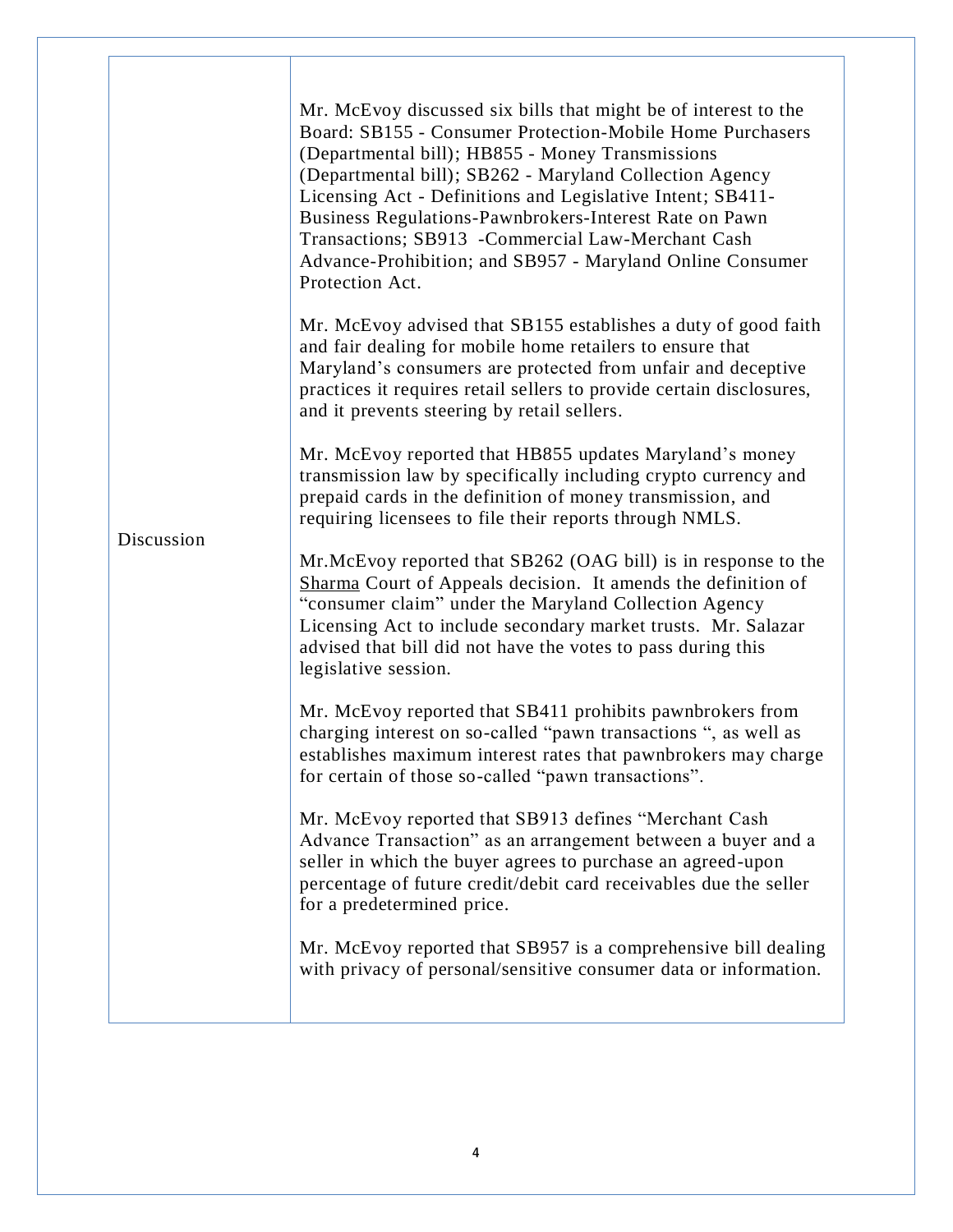| <b>6. CFPB Time Barred Debt Proposal</b> |                                                                                                                                                                                                                                                                                                                                                                                                                                                                                                                                                                                                                                                                                                                                                                                                                                                                                                                                                                                                                                                                                                                                                                                                                                   |  |
|------------------------------------------|-----------------------------------------------------------------------------------------------------------------------------------------------------------------------------------------------------------------------------------------------------------------------------------------------------------------------------------------------------------------------------------------------------------------------------------------------------------------------------------------------------------------------------------------------------------------------------------------------------------------------------------------------------------------------------------------------------------------------------------------------------------------------------------------------------------------------------------------------------------------------------------------------------------------------------------------------------------------------------------------------------------------------------------------------------------------------------------------------------------------------------------------------------------------------------------------------------------------------------------|--|
| Mr. McEvoy                               |                                                                                                                                                                                                                                                                                                                                                                                                                                                                                                                                                                                                                                                                                                                                                                                                                                                                                                                                                                                                                                                                                                                                                                                                                                   |  |
| Discussion                               | Mr. McEvoy mentioned that on February 13th, 2020 the Consumer<br>Financial Protection Bureau (CFPB) issued a supplemental notice<br>of proposed rulemaking. Mr.McEvoy mentioned that on May 21,<br>2019, the CFPB published, in the Federal Register, a proposed<br>rule that would amend Regulation F, which implements the Fair<br>Debt Collection Practices Act (FDCPA) and governs the activities<br>of Debt Collectors. Mr. McEvoy mentioned that SCALB was<br>briefed on the original May 21, 2019 proposed rule at the<br>September 12, 2019 meeting. Mr. McEvoy mentioned that this<br>February $13th$ , 2020 amended the original notice by proposing to<br>require debt collectors to make certain disclosures when<br>collecting time-barred debts. Mr.McEvoy mentioned that the<br>Bureau proposes to prohibit collectors from using non-litigation<br>means to collect on time-barred debt unless collectors disclose to<br>consumers during the initial contact and on any required<br>validation notice that the debt is time-barred. Mr. McEvoy<br>mentioned that Financial Regulation offered to provide copies of<br>the supplemental notice to SCALB by email if board members<br>wanted to read the proposal. |  |

| 7. Medical Debt |                                                                                                                                                                                                                                                                                                                                                                                                                                                                                                                           |
|-----------------|---------------------------------------------------------------------------------------------------------------------------------------------------------------------------------------------------------------------------------------------------------------------------------------------------------------------------------------------------------------------------------------------------------------------------------------------------------------------------------------------------------------------------|
| Mr. Bellman     |                                                                                                                                                                                                                                                                                                                                                                                                                                                                                                                           |
| Discussion      | Mr. Bellman reported on a NACARA conference held in<br>Washington, DC last month. Mr. Bellman reported that at the<br>conference he participated in roundtable discussions with other<br>NACARA regulators and CFPB regulators discussing Medical<br>debt. Mr. Bellman reported that a major issue discussed by the<br>participants was that after hospitals process a patient's claims,<br>there is very often no quality control check for determining the<br>validity of claims that are later sought to be collected. |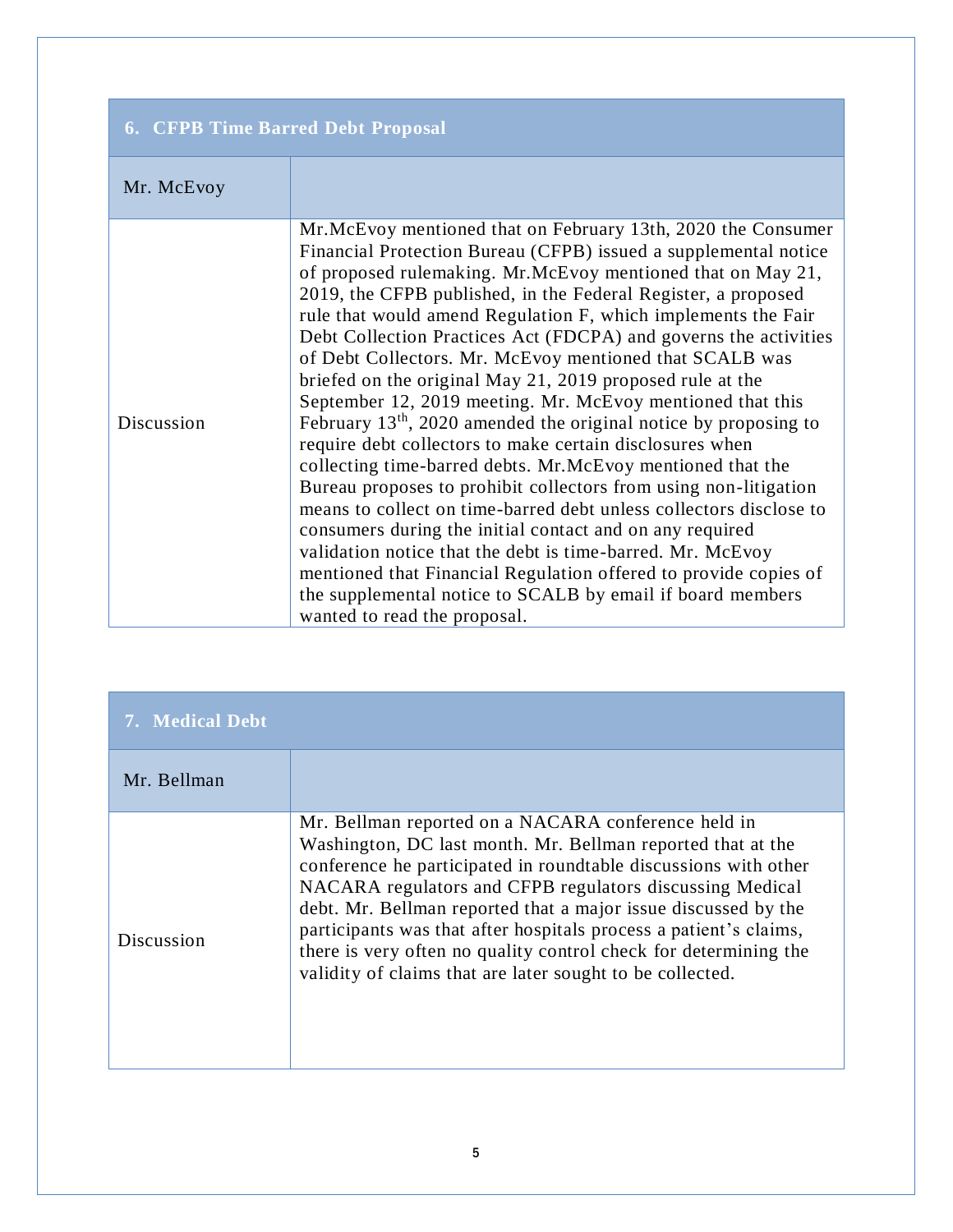| 8. Andrews/Galen v. Mills Follow-up |                                                                                                                                                                                                                                                                                     |  |
|-------------------------------------|-------------------------------------------------------------------------------------------------------------------------------------------------------------------------------------------------------------------------------------------------------------------------------------|--|
| Mr. Salazar                         |                                                                                                                                                                                                                                                                                     |  |
| Discussion                          | Mr. Salazar mentioned that he wanted to provide further<br>information regarding Andrews/Galen v. Mills case and he<br>mentioned that the Office of the Commissionerwill provide<br>further information on Andrews/Galen v. Mills case to all other<br>law firms for the reference. |  |

| 9. NACARA Annual Conference 10/5-10/7 in Nashville |                                                                                                                                                                                                                                                                                                        |  |
|----------------------------------------------------|--------------------------------------------------------------------------------------------------------------------------------------------------------------------------------------------------------------------------------------------------------------------------------------------------------|--|
| Mr. Salazar                                        |                                                                                                                                                                                                                                                                                                        |  |
| Discussion                                         | Mr. Salazar mentioned that the next NACARA annual conference<br>will be held in Nashville, Tennessee from $10/5 - 10/7$ .<br>Mr. Salazar mentioned that if any board members would like to<br>attend NACARA conference, they should contact Mr. Salazar to<br>permit staff to develop a travel budget. |  |

| <b>10. Chairman's Statement</b> |                                                                                                   |
|---------------------------------|---------------------------------------------------------------------------------------------------|
| Mr. Salazar                     |                                                                                                   |
|                                 | Mr. Salazar provided the Chairman's statement. On a<br>Hayes/Young motion the meeting was closed. |